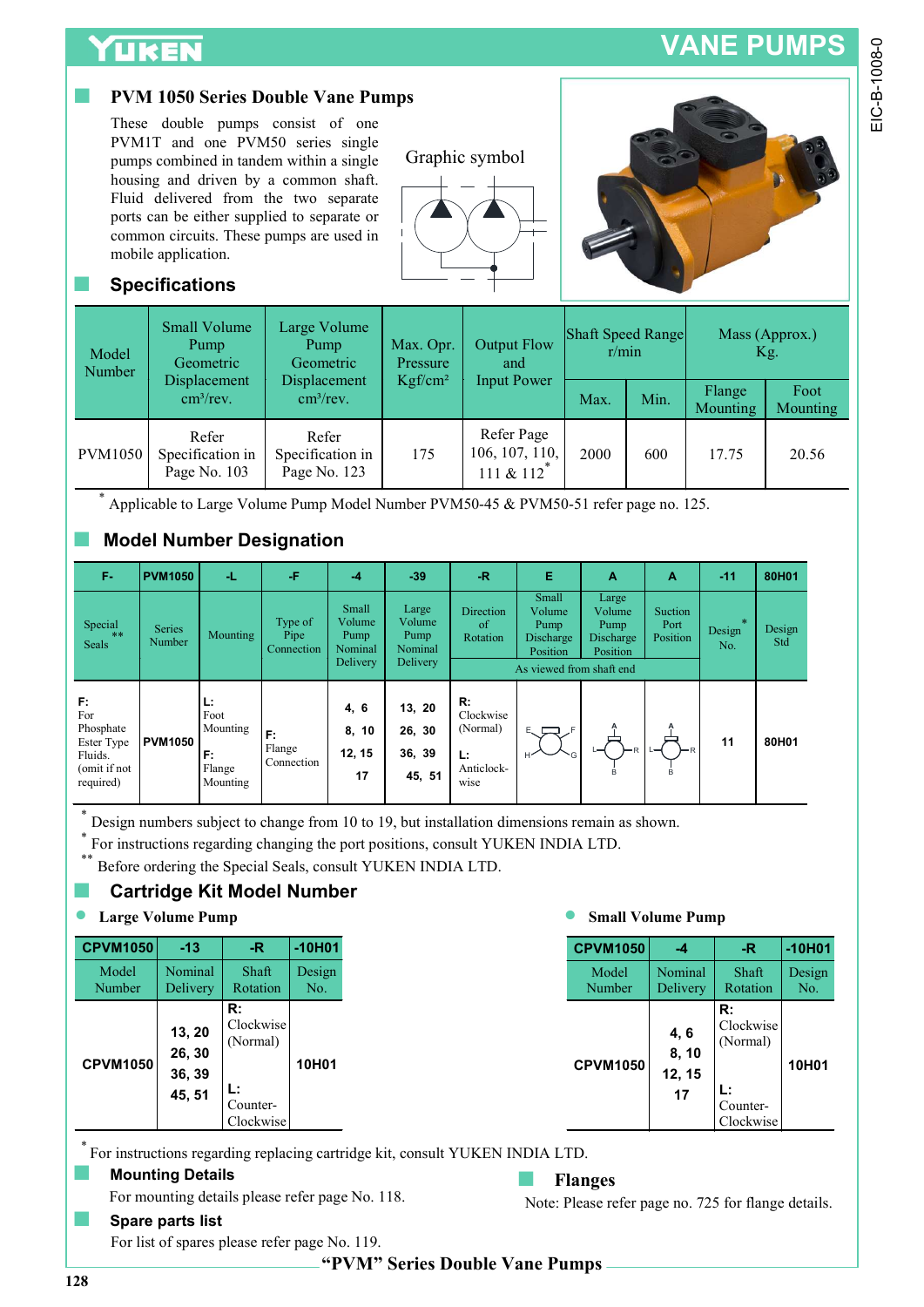# VANE PUMPS

## **PVM 50150 Series Double Vane Pumps**





### **Specifications**

| Model    | Small Volume<br>Pump                                    | Large Volume<br>Pump<br>Geometric         | Max.<br>Oper.                   | Output Flow                                                 | Shaft Speed Range<br>r/min. |      | Mass (Approx)<br>Kg.      |                         |  |
|----------|---------------------------------------------------------|-------------------------------------------|---------------------------------|-------------------------------------------------------------|-----------------------------|------|---------------------------|-------------------------|--|
| Number   | Geometric<br>Displacement<br>$\text{cm}^3/\text{rev}$ . | Displacement<br>cm <sup>3</sup> /rev.     | Pressure<br>Kgf/cm <sup>2</sup> | and<br><b>Input Power</b>                                   | Max.                        | Min. | Flange<br><b>Mounting</b> | Foot<br><b>Mounting</b> |  |
| PVM50150 | Refer<br>Specification in<br>Page No. 123               | Refer<br>Specification in<br>Page No. 126 | 175                             | Refer Page<br>110, 111,<br>112, 115,<br>$125^* \& 127^{*1}$ | $2000^{*2}$                 | 600  | 42.5                      | 49                      |  |

## **Model Number Designation**

|                                                                                | LIKEN                                                                                                                                                                                                                                                                                                                                                   |                                                            |                                           |                                                            |                                                 |                                                             |                                            |                                                                                   |                                                       | <b>VANE PUMPS</b>                |                        |                        |              |
|--------------------------------------------------------------------------------|---------------------------------------------------------------------------------------------------------------------------------------------------------------------------------------------------------------------------------------------------------------------------------------------------------------------------------------------------------|------------------------------------------------------------|-------------------------------------------|------------------------------------------------------------|-------------------------------------------------|-------------------------------------------------------------|--------------------------------------------|-----------------------------------------------------------------------------------|-------------------------------------------------------|----------------------------------|------------------------|------------------------|--------------|
|                                                                                | <b>PVM 50150 Series Double Vane Pumps</b><br>These double pumps consist of one PVM 50 and one PVM 150 series single pumps combined in tandem within a<br>single housing and driven by a common shaft. Fluid delivered from the two separate ports can be either supplied to<br>separate or common circuits. These pumps are used in mobile application. |                                                            |                                           |                                                            |                                                 |                                                             |                                            |                                                                                   |                                                       |                                  |                        |                        | EIC-B-1009-0 |
|                                                                                |                                                                                                                                                                                                                                                                                                                                                         |                                                            |                                           |                                                            |                                                 | B<br>Single Vane Pumps<br><b>PVM</b> Series                 |                                            |                                                                                   |                                                       |                                  |                        |                        |              |
| <b>Specifications</b><br><b>Small Volume</b>                                   |                                                                                                                                                                                                                                                                                                                                                         | Large Volume                                               |                                           | Max.                                                       | <b>Output Flow</b><br>and<br><b>Input Power</b> |                                                             | Shaft Speed Range                          |                                                                                   | Mass (Approx)                                         |                                  |                        |                        |              |
| Model<br>Number                                                                |                                                                                                                                                                                                                                                                                                                                                         | Pump<br>Geometric<br>Displacement<br>cm <sup>3</sup> /rev. |                                           | Pump<br>Geometric<br>Displacement<br>cm <sup>3</sup> /rev. |                                                 |                                                             | r/min.<br>Max.                             | Min.                                                                              | Flange<br>Mounting                                    | Kg.                              | Foot<br>Mounting       |                        |              |
| PVM50150                                                                       |                                                                                                                                                                                                                                                                                                                                                         | Refer<br>Specification in<br>Page No. 123                  | Refer<br>Specification in<br>Page No. 126 |                                                            | 175                                             | Refer Page<br>110, 111,<br>112, 115,<br>$125^* \& 127^{*1}$ |                                            | $2000^{*2}$                                                                       | 600                                                   | 42.5                             |                        | 49                     |              |
| $\ast$<br>$*_{1}$                                                              | Applicable to Small Volume Pump Model Number PVM50 - 45 & 51 refer page no. 125.<br>Applicable to Large Volume Pump Model Number PVM150 - 170 refer page no. 127.<br>For speeds above 2000 r/min. consult factory for information.                                                                                                                      |                                                            |                                           |                                                            |                                                 |                                                             |                                            |                                                                                   |                                                       |                                  |                        |                        |              |
|                                                                                | <b>Model Number Designation</b>                                                                                                                                                                                                                                                                                                                         |                                                            |                                           |                                                            |                                                 |                                                             |                                            |                                                                                   |                                                       |                                  |                        |                        |              |
| F-<br>Special<br>Seals                                                         | <b>PVM50150</b><br><b>Series</b><br>Number                                                                                                                                                                                                                                                                                                              | Æ.<br>Mounting                                             | -F<br>Type of<br>Pipe<br>Connection       | $-13$<br>Small<br>Volume<br>Pump<br>Nominal<br>Delivery    |                                                 | $-60$<br>Large<br>Volume<br>Pump<br>Nominal<br>Delivery     | $-R$<br>Direction<br>$\circ$ f<br>Rotation | Е<br>Small<br>Volume<br>Pump<br>Discharge<br>Position<br>As viewed from shaft end | A<br>Large<br>Volume<br>Pump<br>Discharge<br>Position | A<br>Suction<br>Port<br>Position | $-15$<br>Design<br>No. | 80H01<br>Design<br>Std |              |
| F.<br>For<br>Phosphate<br>Ester Type<br>Fluids<br>(Omit if<br>not<br>required) | <b>PVM50150</b>                                                                                                                                                                                                                                                                                                                                         | L:<br>Foot<br>Mounting<br>F.<br>Flange<br>Mounting         | F:<br>Flange<br>Attachment                | 13, 20<br>26, 30<br>36, 39<br>45, 51                       | 60, 70<br>140, 170                              | R:<br>(Normal)<br>90, 110<br>Ŀ.<br>Counter                  | Clockwise<br>Clockwise                     |                                                                                   |                                                       |                                  | 15                     | 80H01                  |              |
| $***$                                                                          | Design numbers subject to change from 10 to 19, but installation dimensions remain as shown.<br>For instructions regarding changing the port positions, consult YUKEN INDIA LTD.<br>Before ordering the Special Seals, consult YUKEN INDIA LTD.<br><b>Mounting Details</b><br>For mounting details please refer page No. 121.                           |                                                            |                                           |                                                            |                                                 |                                                             |                                            |                                                                                   |                                                       |                                  |                        |                        |              |
|                                                                                | <b>Flanges</b>                                                                                                                                                                                                                                                                                                                                          |                                                            |                                           |                                                            |                                                 |                                                             |                                            |                                                                                   |                                                       |                                  |                        |                        |              |

### **■ Mounting Details**

Note: Please refer page no. 725 for flange details.

### ■ Spare parts list

For list of spares please refer page No. 122.

"PVM" Series Double Vane Pumps